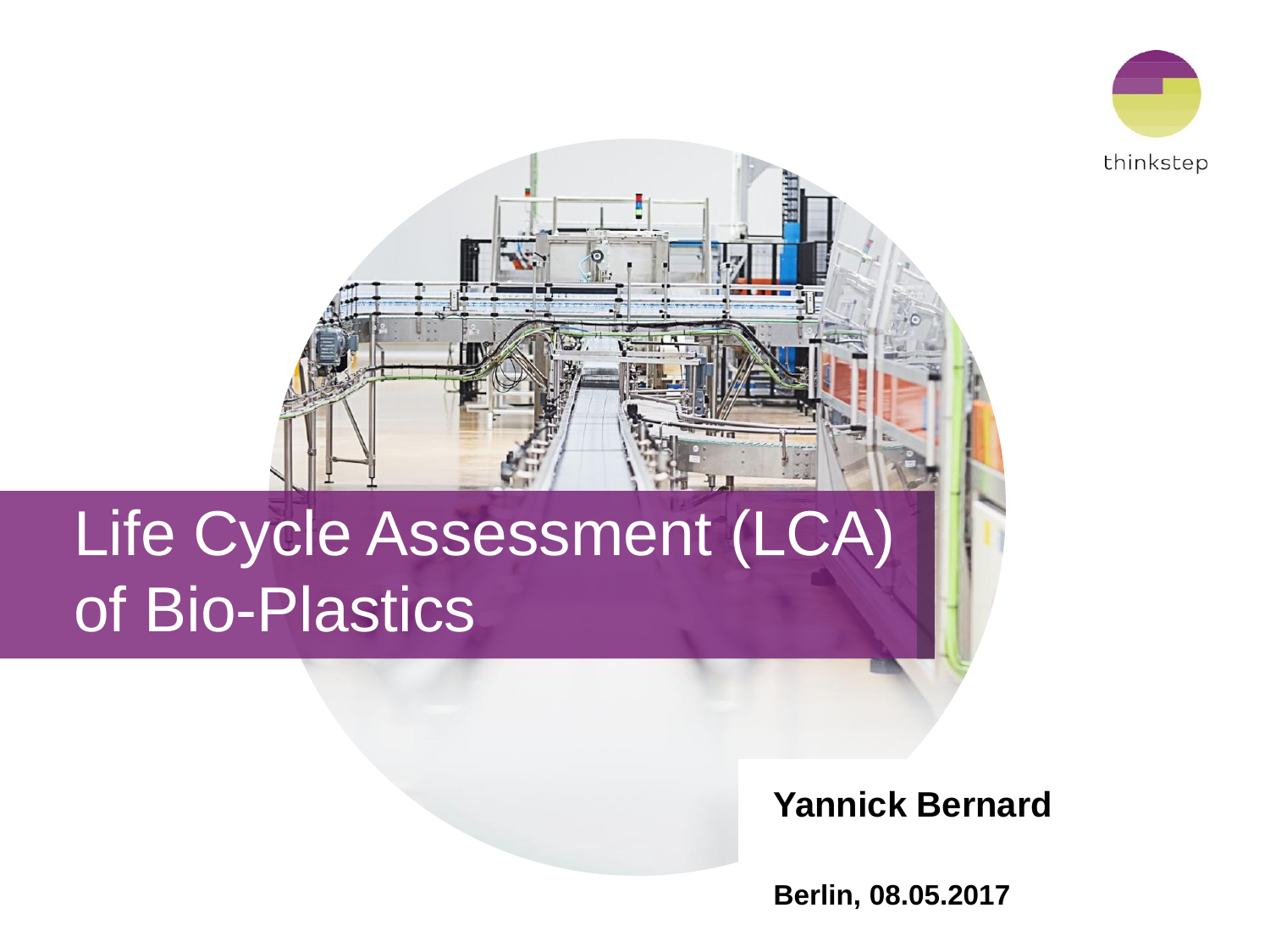# The four fundamentals of applied sustainability….



10.05.2017  $\sim$  2007  $\sim$  2008  $\sim$  2008  $\sim$  2008  $\sim$  2008  $\sim$  2008  $\sim$  2008  $\sim$  2008  $\sim$  2008  $\sim$  2008  $\sim$  2008  $\sim$  2008  $\sim$  2008  $\sim$  2008  $\sim$  2008  $\sim$  2008  $\sim$  2008  $\sim$  2008  $\sim$  2008  $\sim$  2008  $\sim$  2008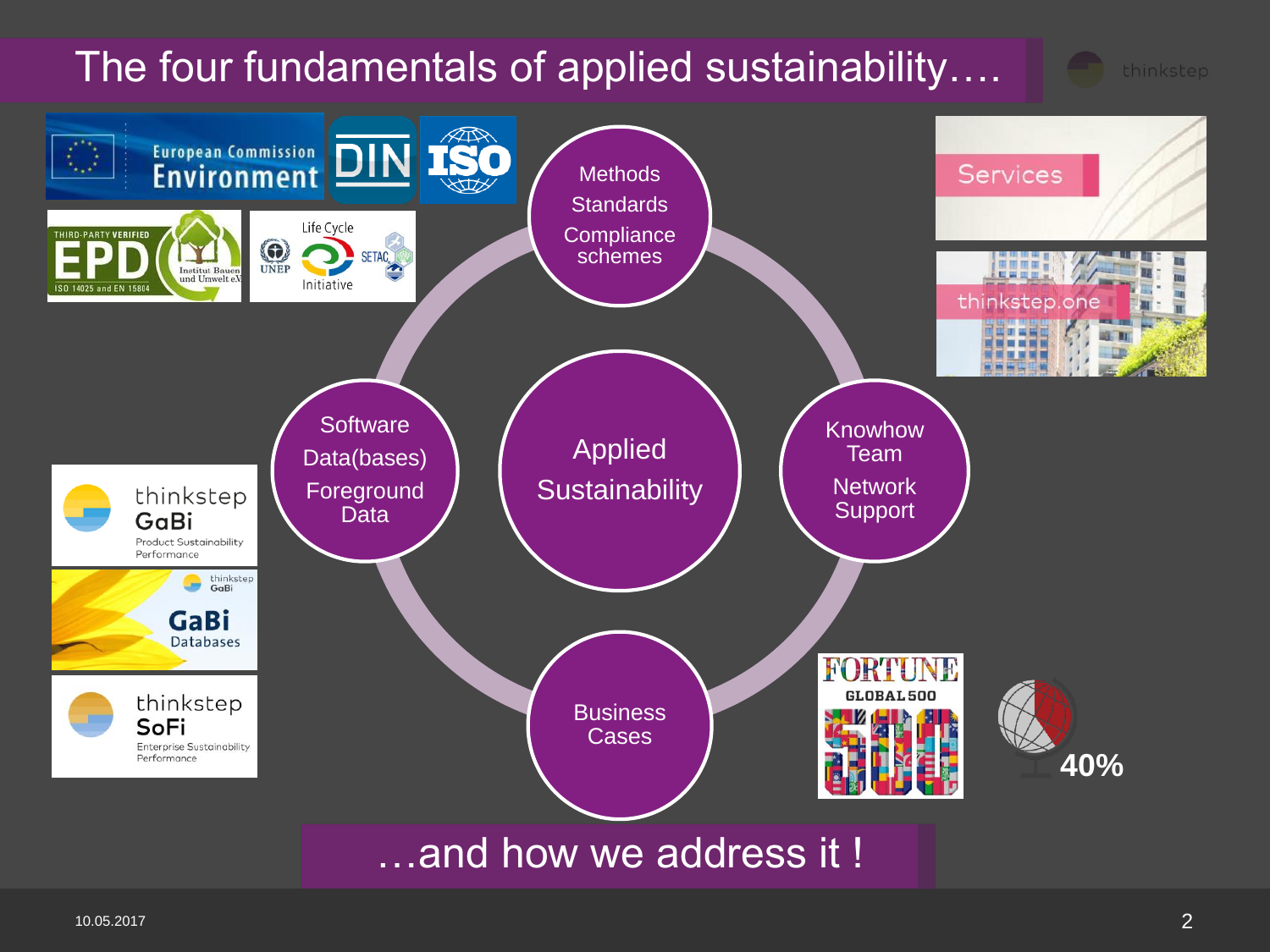### GaBi bioplastics database



- First bioplastics LCI data available in the market
- Bio-PP, Bio-PE, Bio-PVC, Bio-PA, Bio-PET, TPS, PLA, PBAT
- 120 new datasets for bioplastics from different sources
- Geographical Coverage for Germany, US and Europe (EU-27)
- Enables modelling of the complete life cycle of biopolymer materials: the database includes the production processes and the related End of Life treatment processes (incineration and recycling) which specifically consider the biogenic carbon balance.
- Recycling processes are available as parameterized and fully adjustable plan systems, for greater flexibility and individual recycling and material recovery scenarios.
- Always up to date, due to thinkstep´s annual database upgrade program

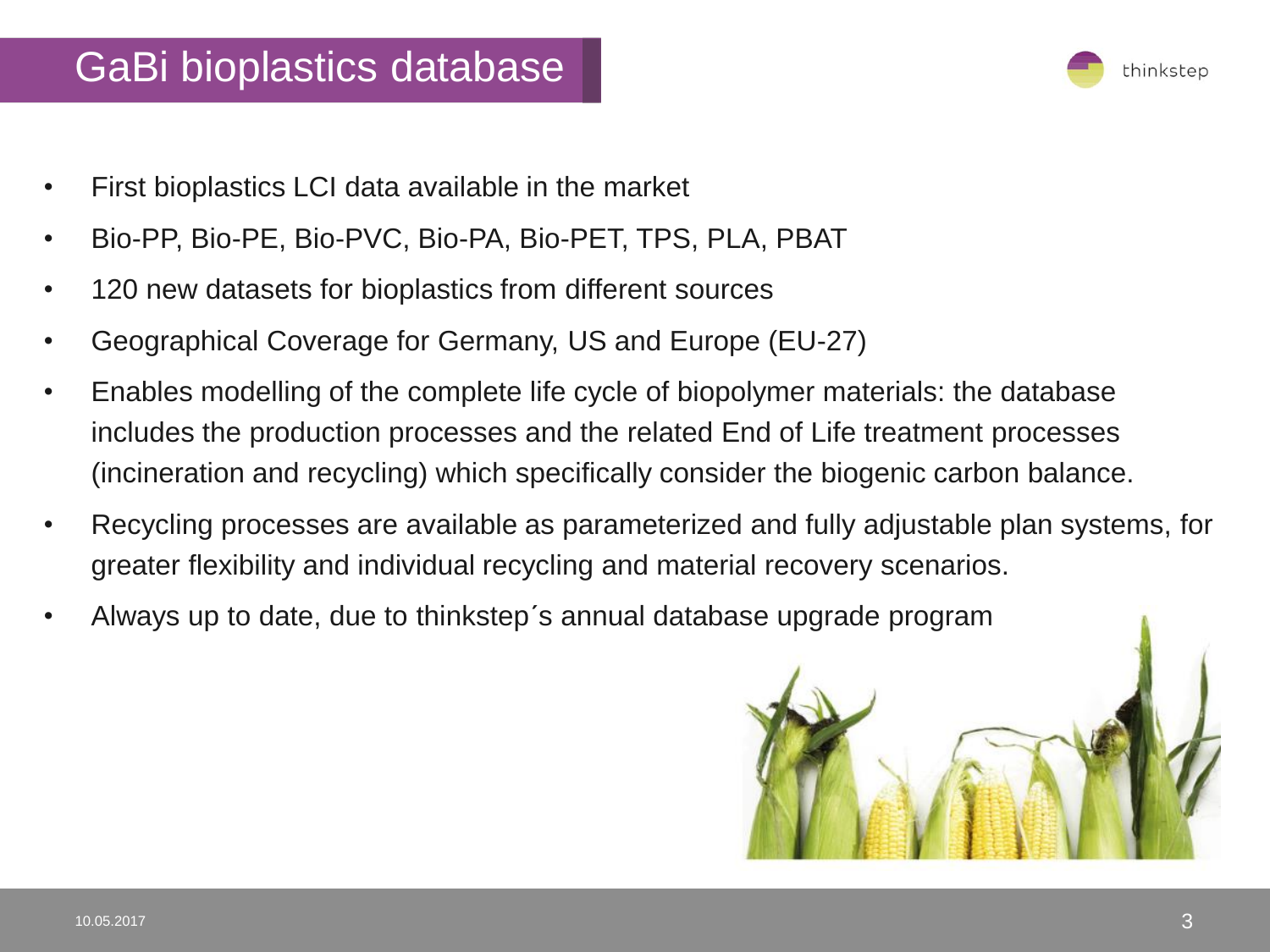## LCA: Definition

- Life Cycle Assessment is a tool for quantified evaluation of ecological impacts of products and services
- LCA analyses the potential environmental burdens of a product or service in its production, use phase and disposal (end of life).



- The result of life cycle assessments are values in various impact categories (e.g. Global Warming Potential, Acidification Potential, Ozone Depletion Potential)
- Framework for calculation of life cycle assessment are the ISO-standards 14040/14044

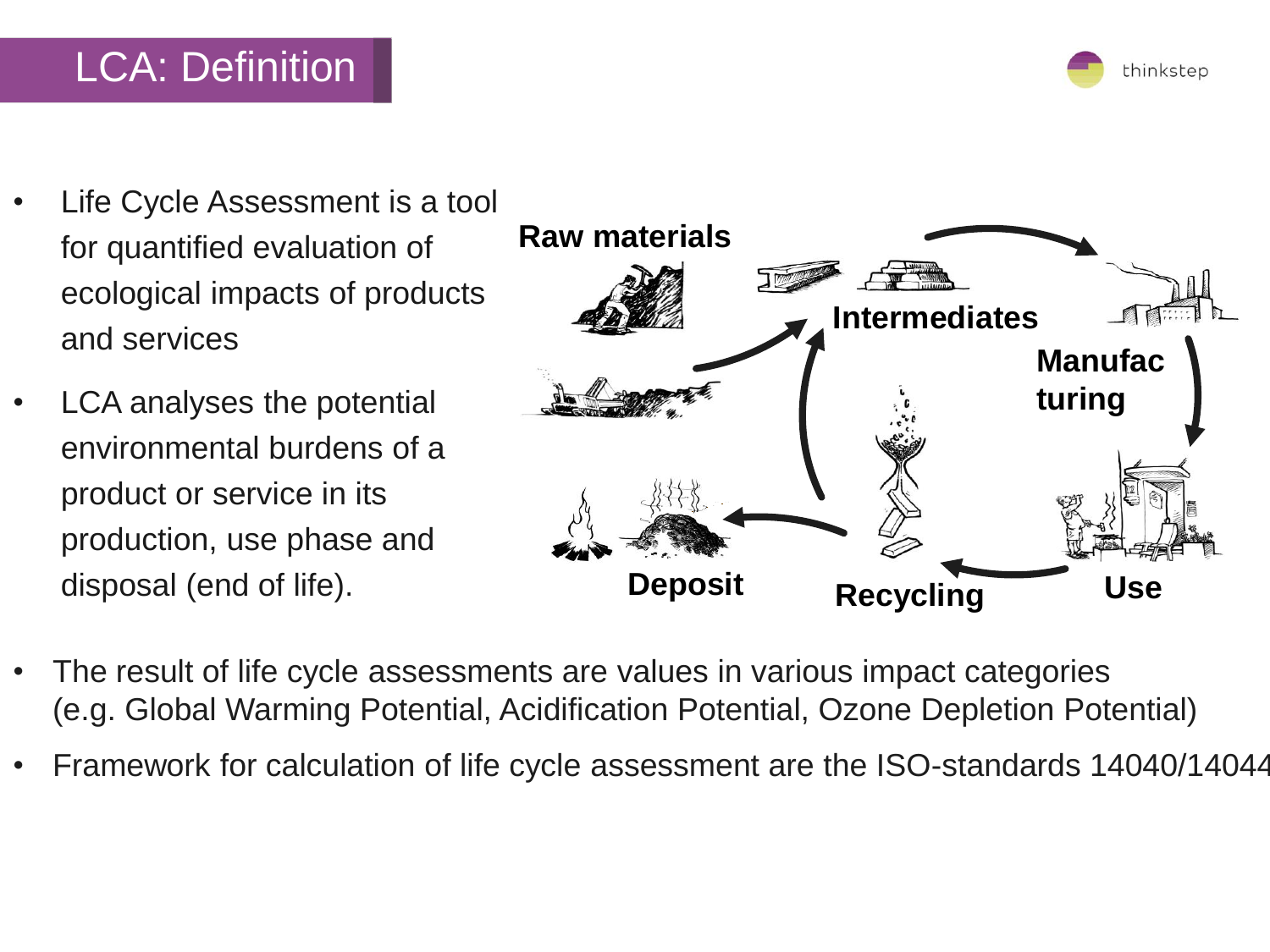## Bio-Plastics (BP) – market facts and definition



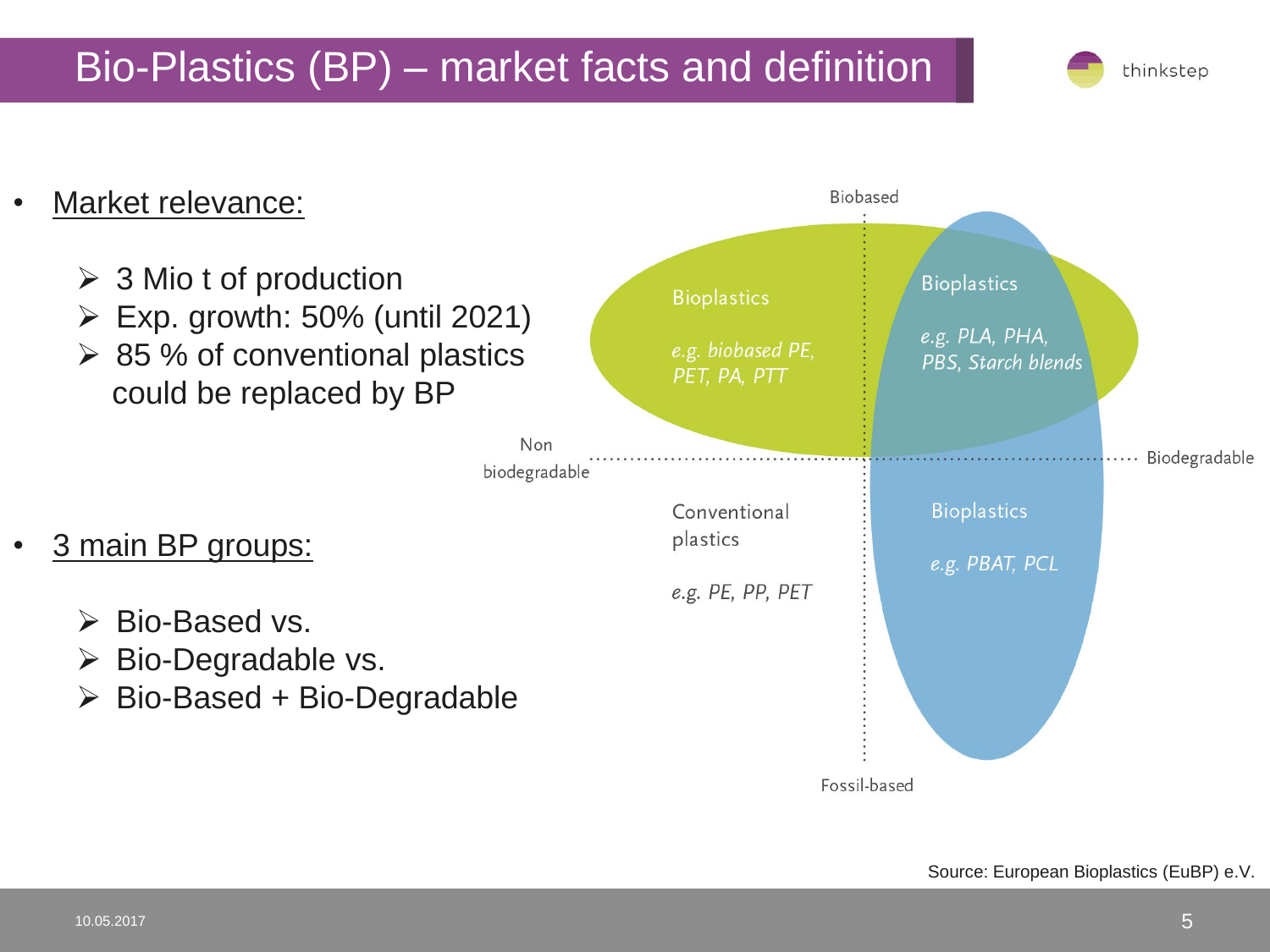## Life Cycle of (Bio-Based) Bioplastics



#### **Energy efficency/ fossil**

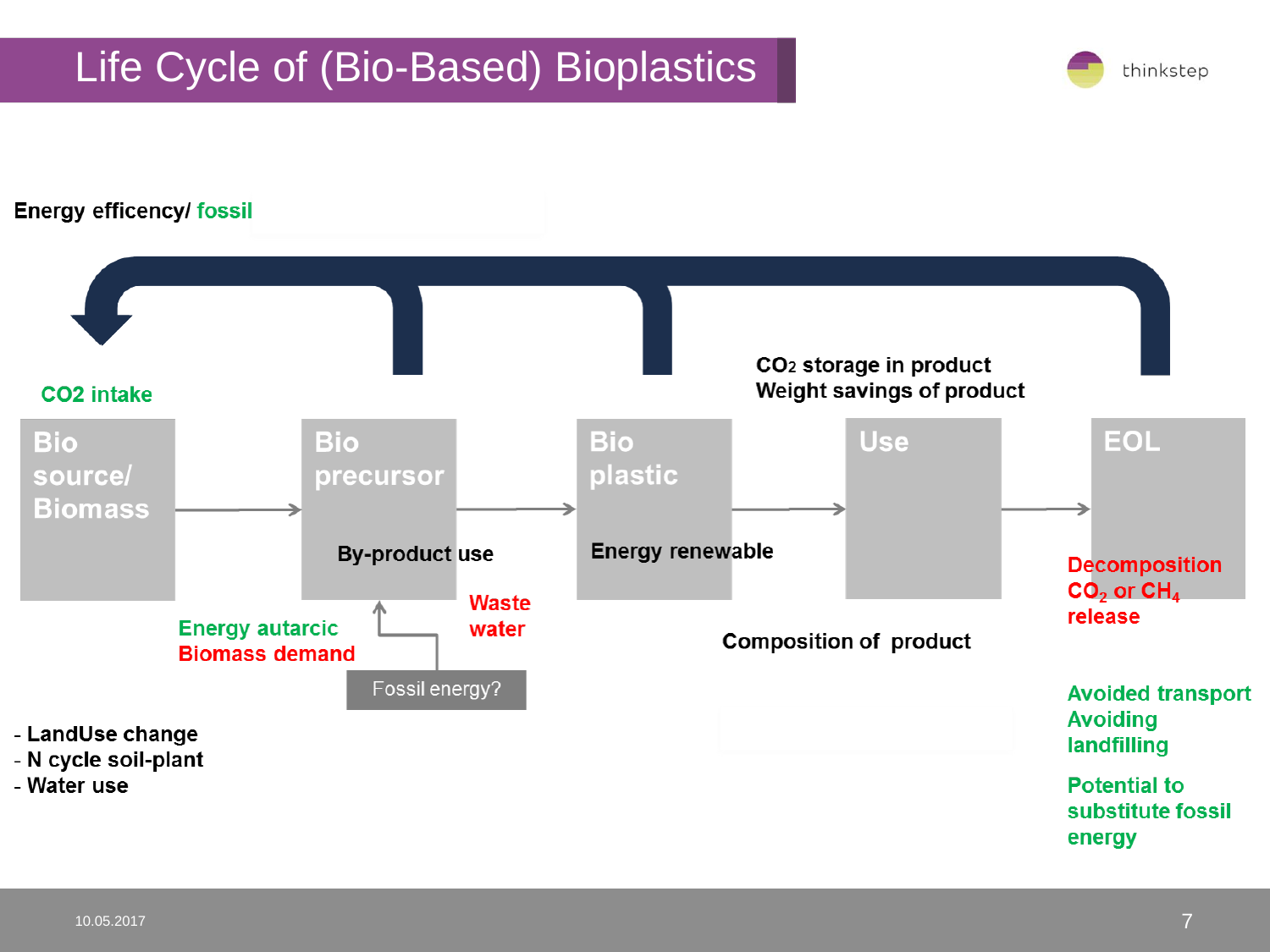## Example: Bio-Supply chain of Polyethylene





| Renewable sources         | <b>Input</b>              | Output        | <b>By-products</b>                      |
|---------------------------|---------------------------|---------------|-----------------------------------------|
|                           |                           |               |                                         |
| Ethylene from wheat       | 5,6 kg wheat (15% water)  | 1 kg Ethylene | 1,97 kg DDGS dry                        |
|                           |                           |               |                                         |
| Ethylene from corn        | 5,3 kg corn (12% water)   | 1 kg Ethylene | 1,97 kg DDGS dry                        |
|                           |                           |               |                                         |
|                           | 20,9 kg sugar beets (75%  |               |                                         |
| Ethylene from sugar beets | water)                    | 1 kg Ethylene | $0,73$ kg DDGS dry + 1,1 kg pellets dry |
|                           |                           |               |                                         |
|                           | 23,3 kg sugar cane (74,5% |               | $0,88$ kg vinasse 60% water + 5,99 kg   |
| Ethylene from sugar cane  | water)                    | 1 kg Ethylene | bagasse 50% water                       |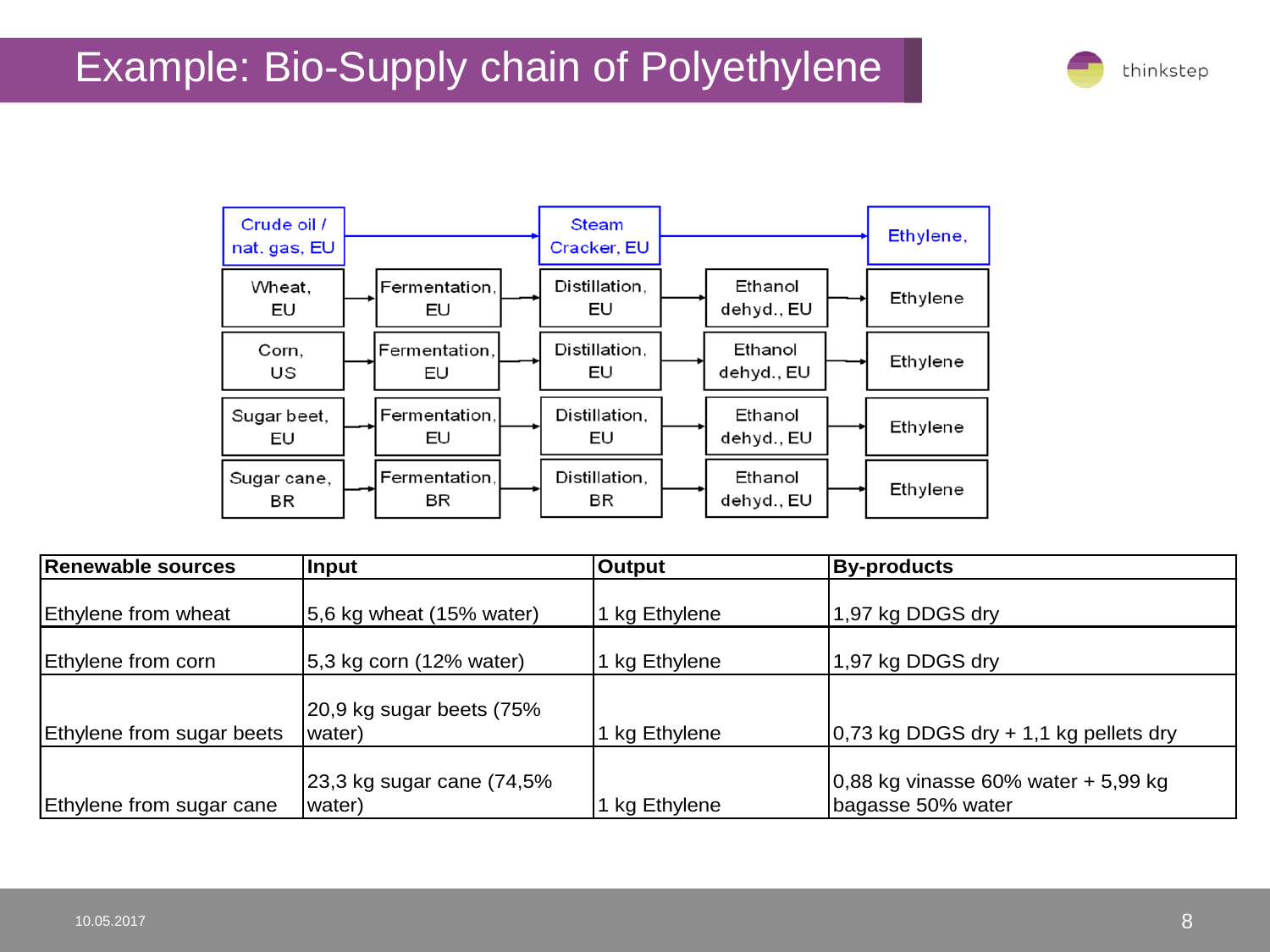## Tendencies in impact of bio vs. fossil products

| <b>Global Warming</b>        | $CO2$ -neutral                                                                                                                                                               |
|------------------------------|------------------------------------------------------------------------------------------------------------------------------------------------------------------------------|
| <b>Energie demand fossil</b> | correlation with GWP (often more total energy needed)                                                                                                                        |
| <b>Photosmog</b>             | tendency to save fossil conversions $\rightarrow$ save HC<br>emissions                                                                                                       |
| <b>Acidifiction</b>          | tendency disadvantage, fertiliser use                                                                                                                                        |
| <b>Eutrophication</b>        | tendency disadvantage, fertiliser use                                                                                                                                        |
| <b>Ecotoxicity</b>           | Less convertional sustances used and dispersed in<br>processing vs. substance use in biomass production<br>(agro chemicals), very product specific, very biomass<br>specific |
| <b>Humantoxicity</b>         | tendency advantage, less fossil energy supply and less<br>combustion processes (e.g. coal,)                                                                                  |
| <b>Water</b>                 | Agricultural products tend to use much water                                                                                                                                 |

thinkstep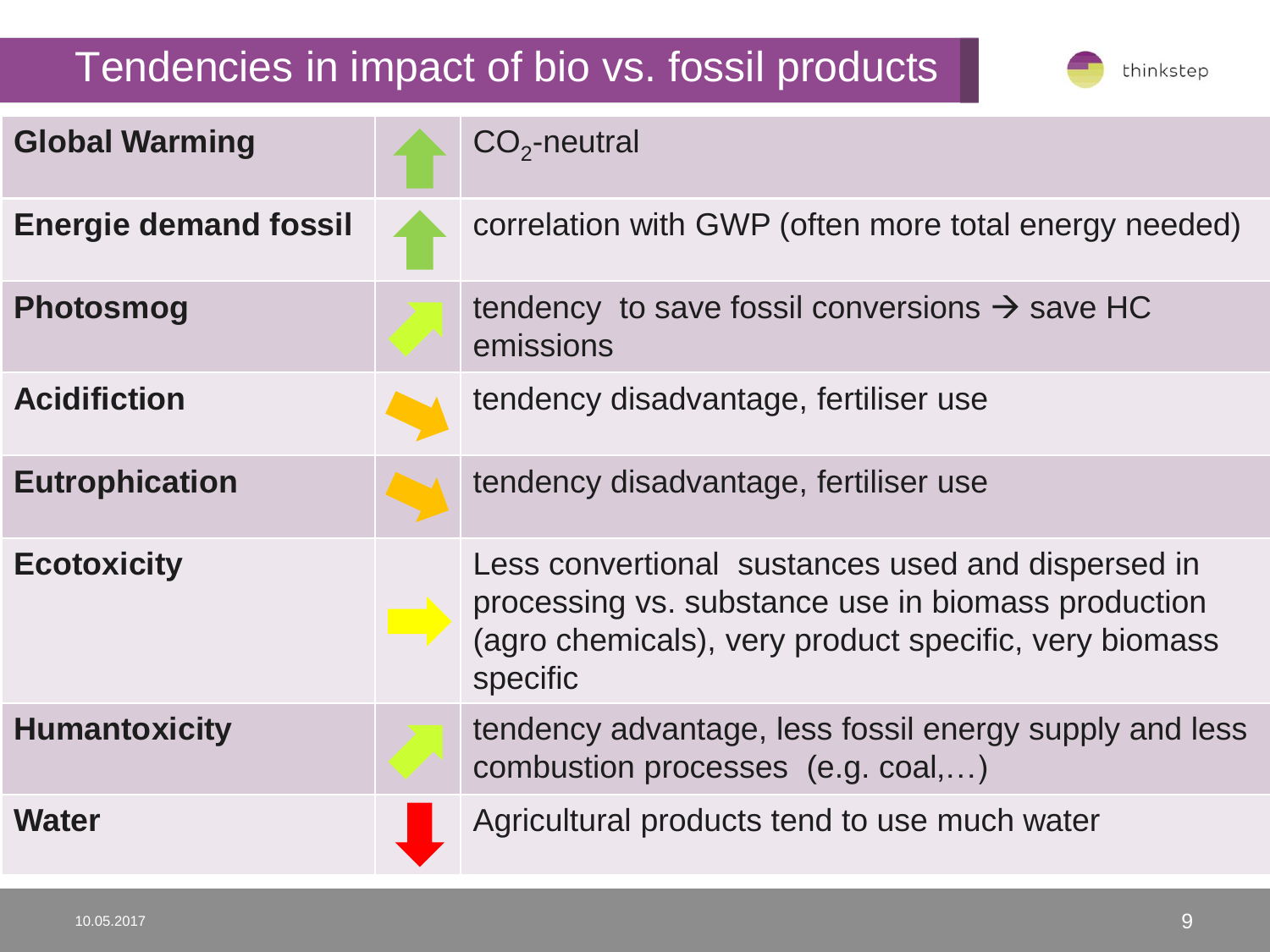### General conclusions

- "Bio" is not generally **sustainable**, fossil not per se un-sustainable
- "Bio" LC aspects are **region, product and company specific**
- **Competition** fossil based products vs. bio based products through different aspects within the life cycle being hotspots.
- **Synergy** fossil based (LC) components plus bio based (LC) components
- Bio products deserve same **standardized approach** as non bio products



thinkstep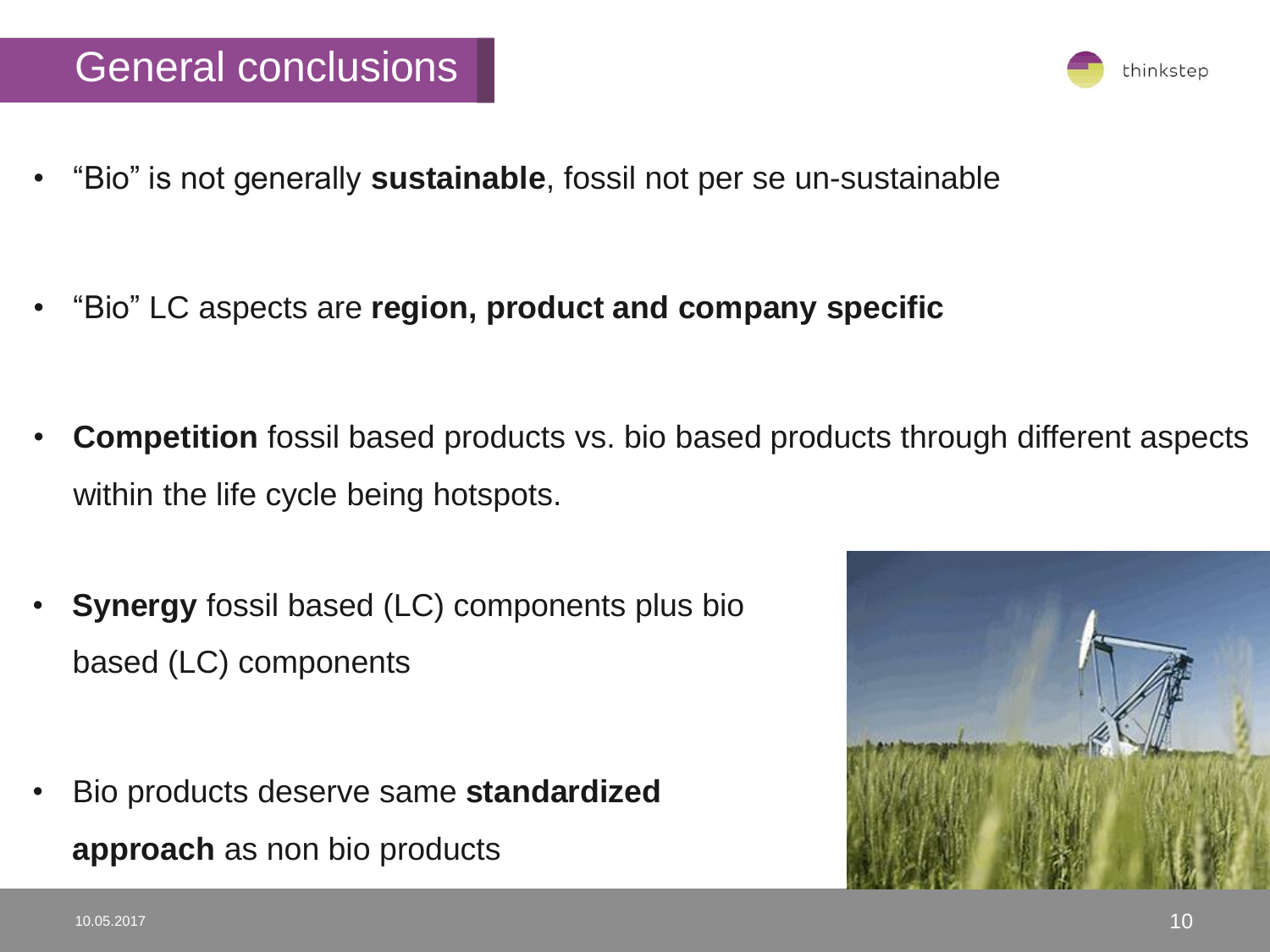### Environmental communication

- Environmental claims are key in the marketing of Bio-Plastics
- Claims should be:
	- $\triangleright$  Specific, measurable and verifiable
	- ➢ Distinct, not misleading
	- $\triangleright$  Accurate, relevant and truthful
- Claims should be substantiated with standards, labels, etc.: